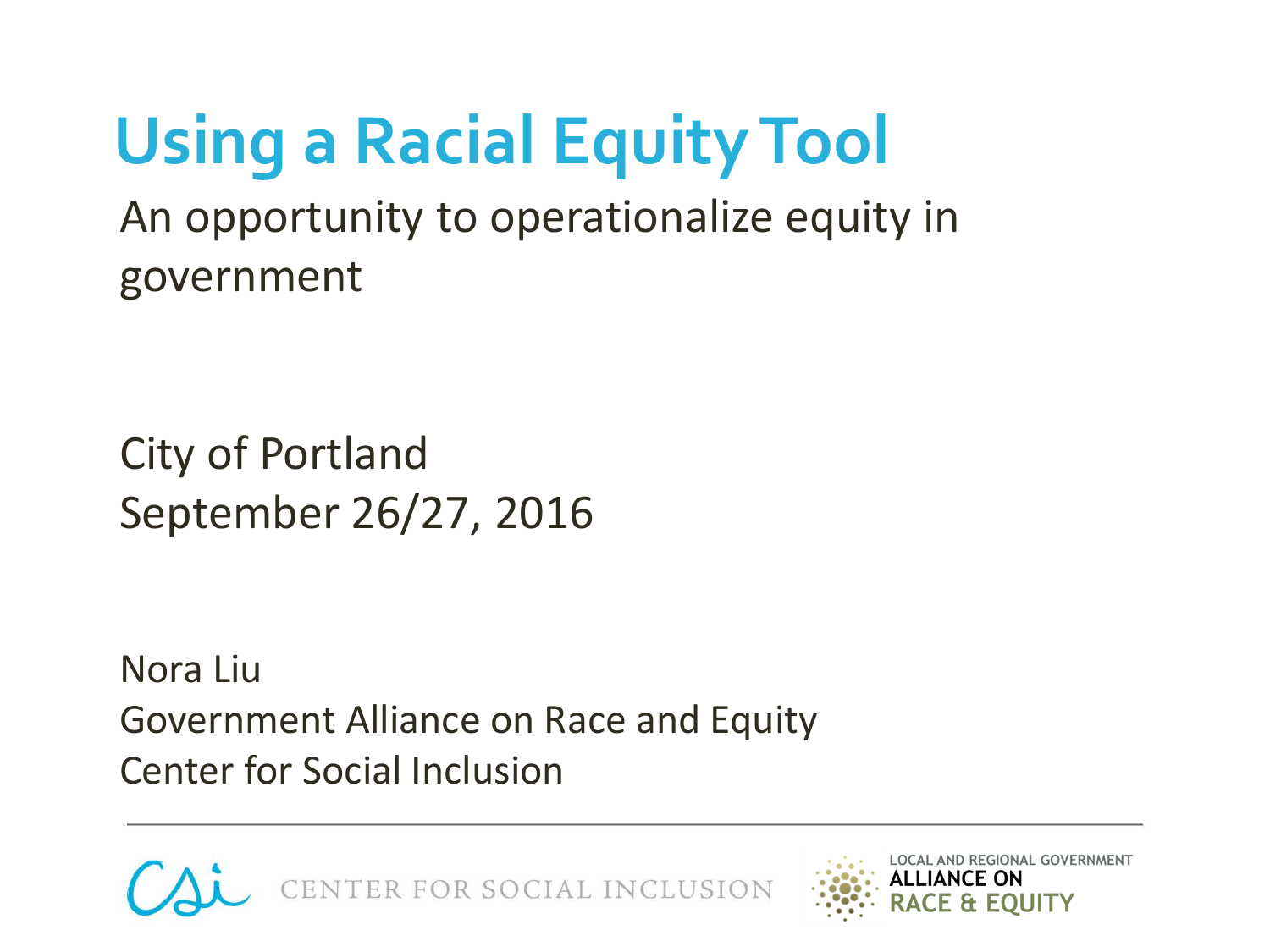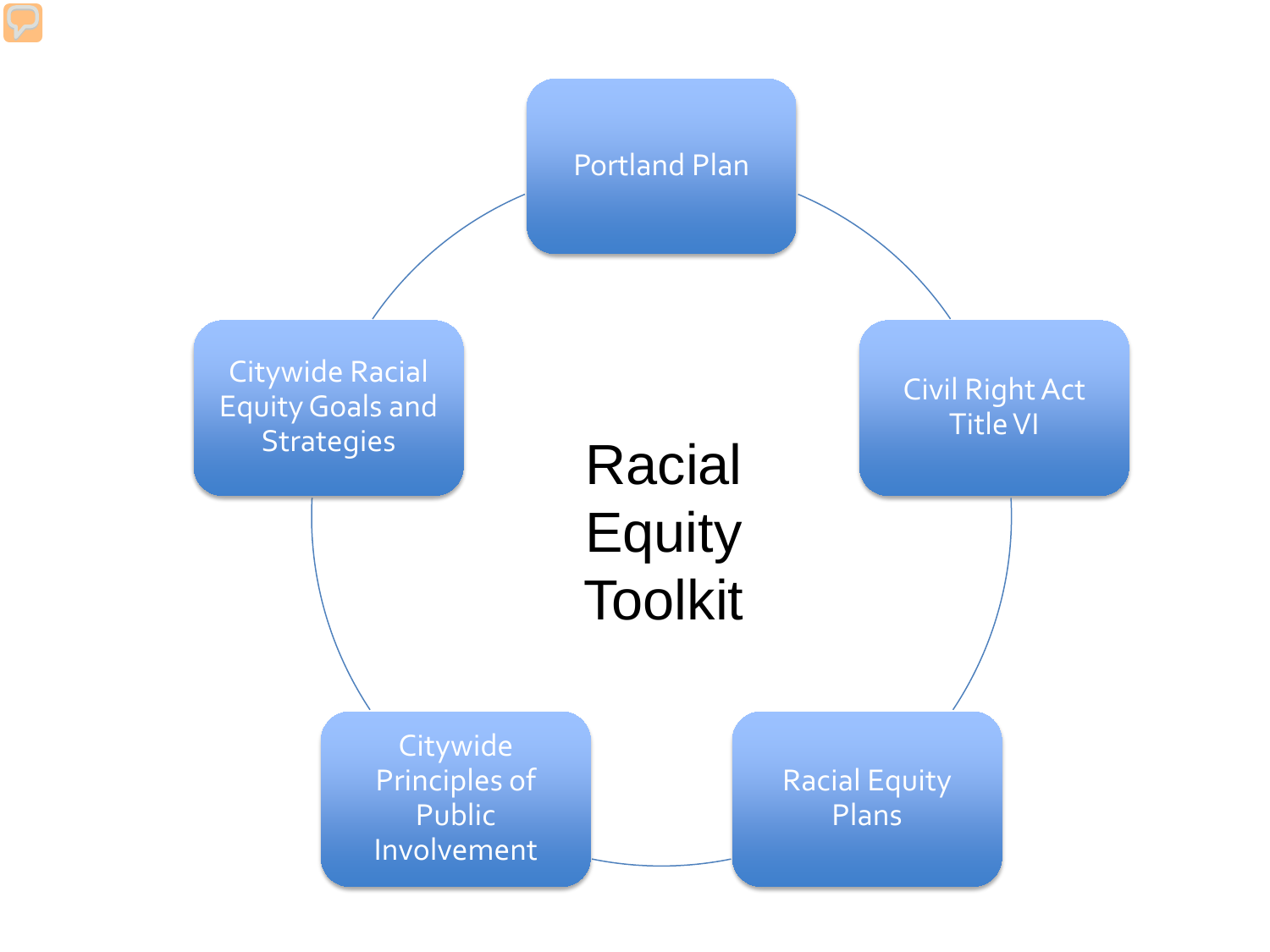#### **Government Alliance on Race and Equity**

A national network of government working to achieve racial equity and advance opportunities for all.

- Supporting jurisdictions at the forefront
- Expanding jurisdictions in 30 states and more than 100 cities all levels of government
- Providing tools and resources to put theory into action

#### **Center for Social Inclusion**

The Center for Social Inclusion's mission is to catalyze grassroots community, government, and other institutions to dismantle structural racial inequity.

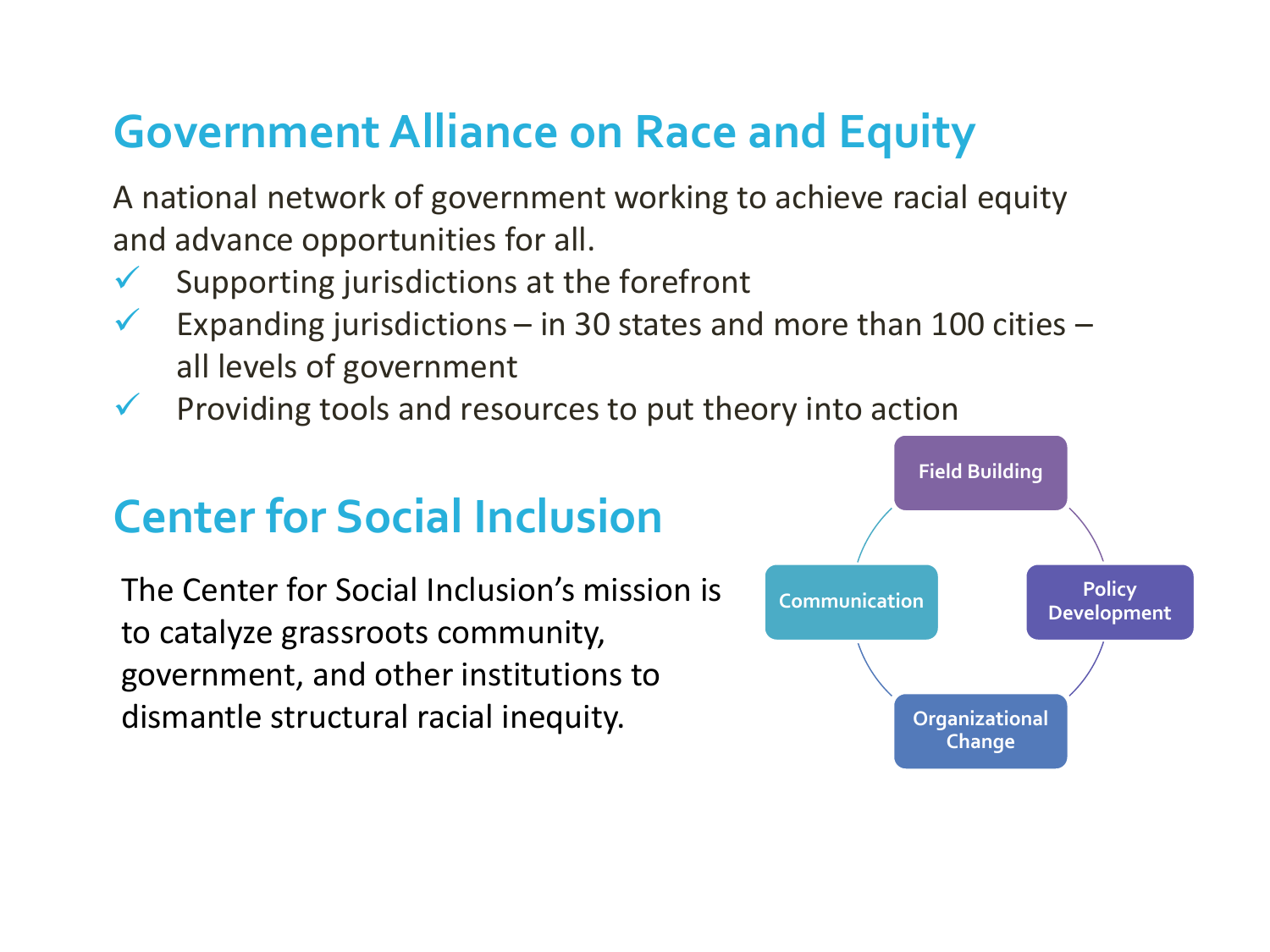# **Why should government use a Racial Equity Tool?**

From infant mortality to life expectancy, race predicts how well you will do…





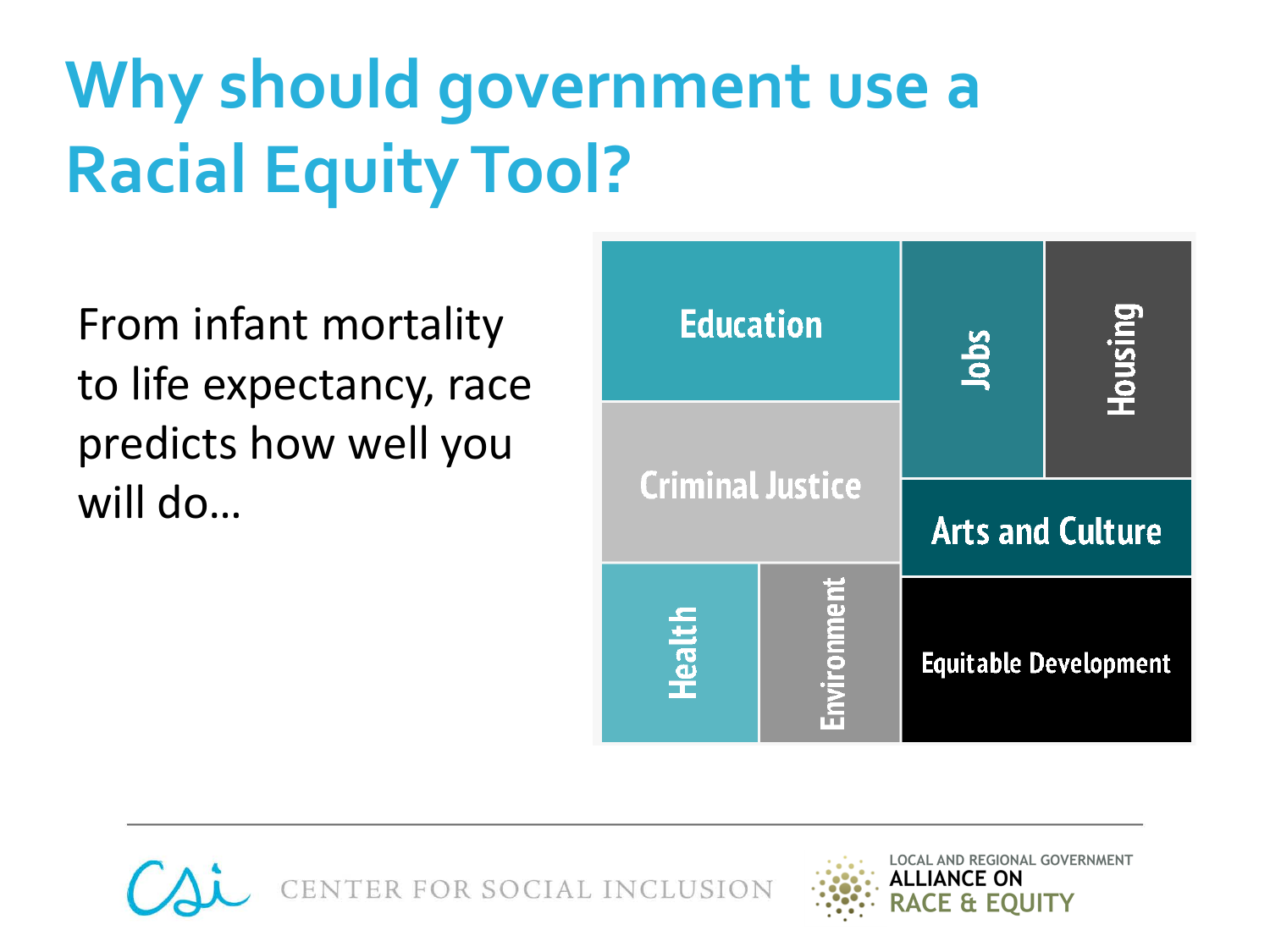#### **Individual racism:**

• Pre-judgment, bias, or discrimination by an individual based on race.

#### **Institutional racism:**

• Policies, practices and procedures that work better for white people than for people of color, often unintentionally or inadvertently.

#### **Structural racism:**

• A history and current reality of institutional racism across all institutions, combining to create a system that negatively impacts communities of color.



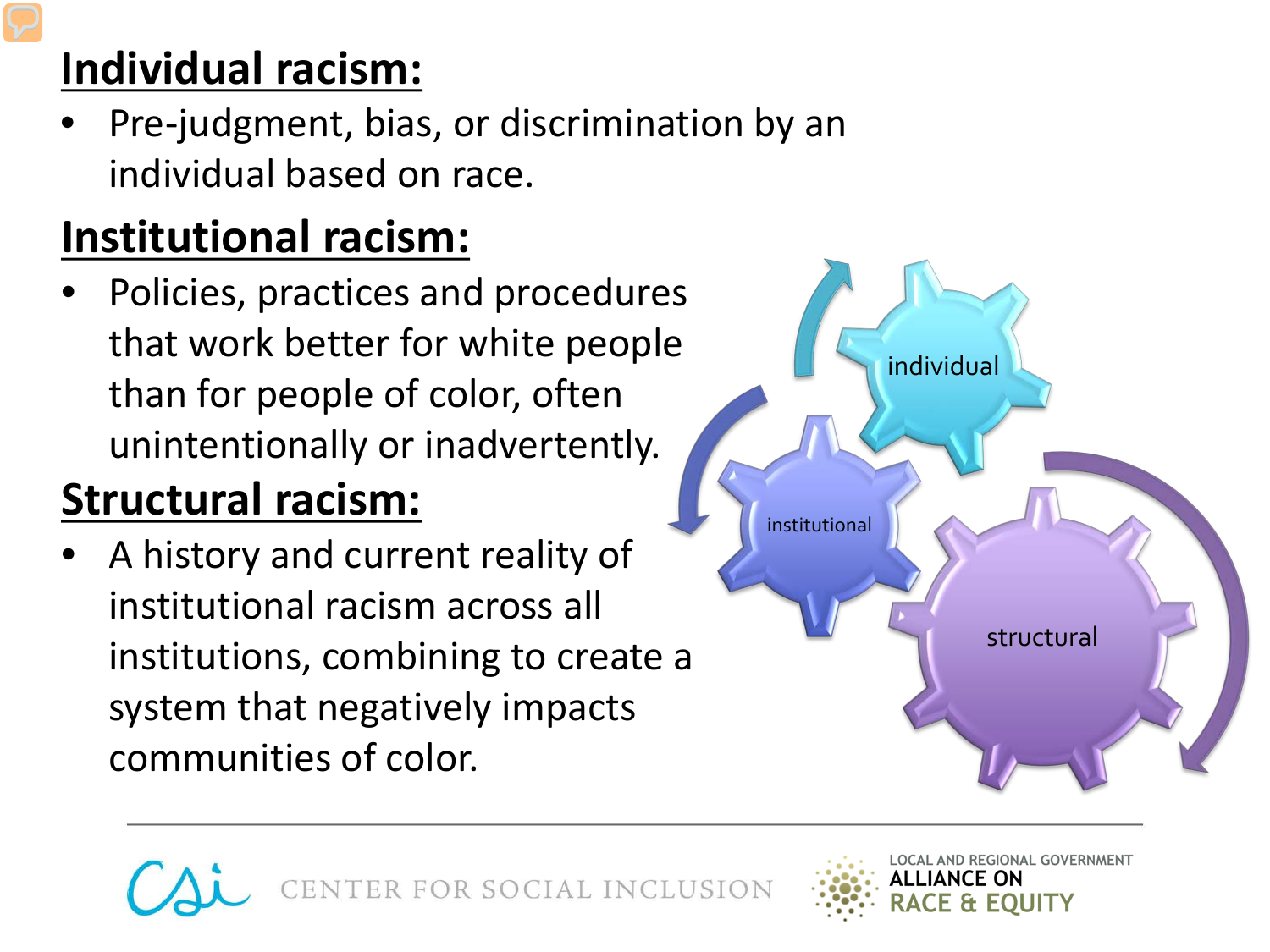



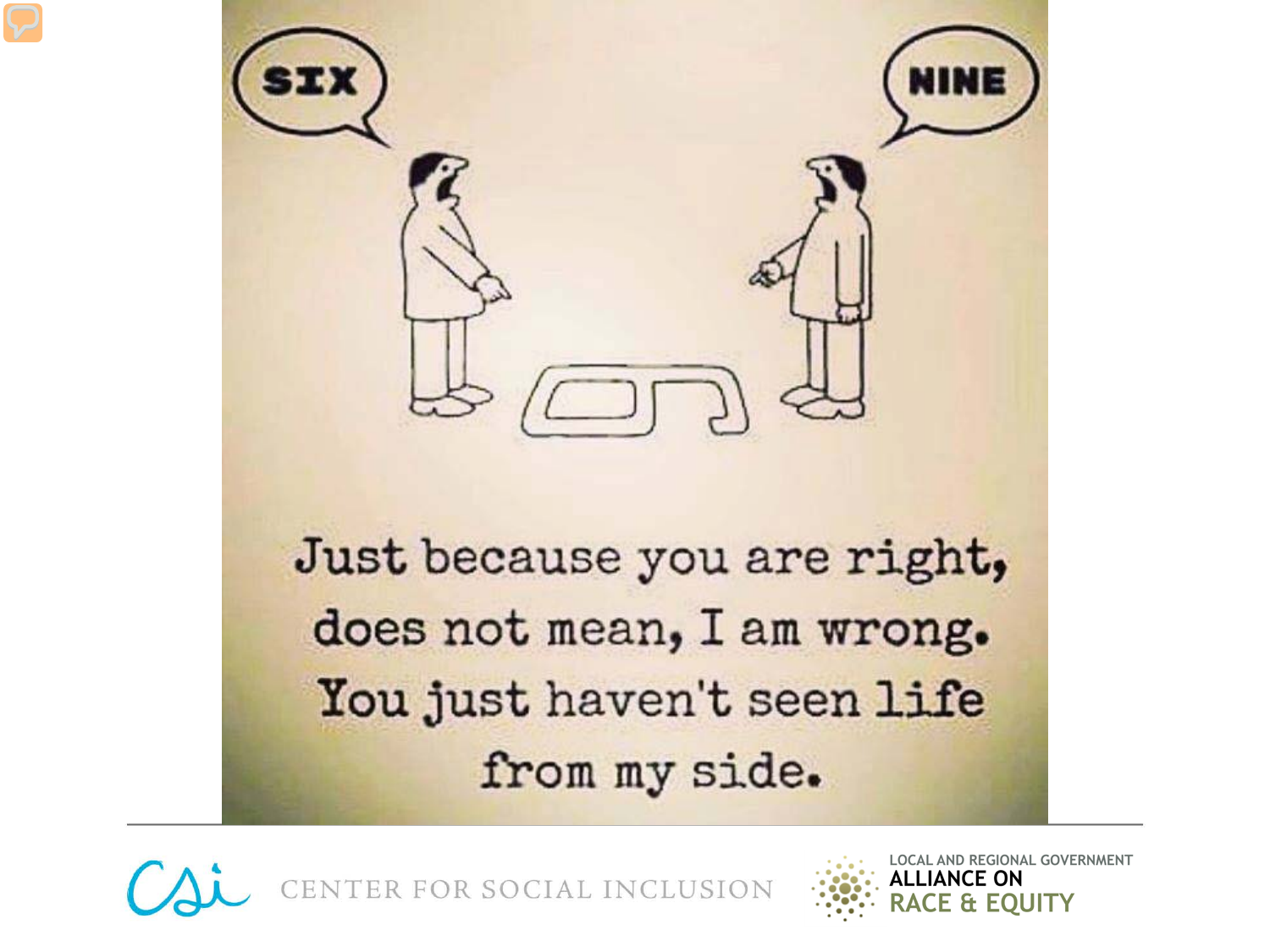## **How does it fit with everything else?**

#### **Normalize**

- A shared analysis and definitions
- Urgency / prioritize

#### **Visualize**





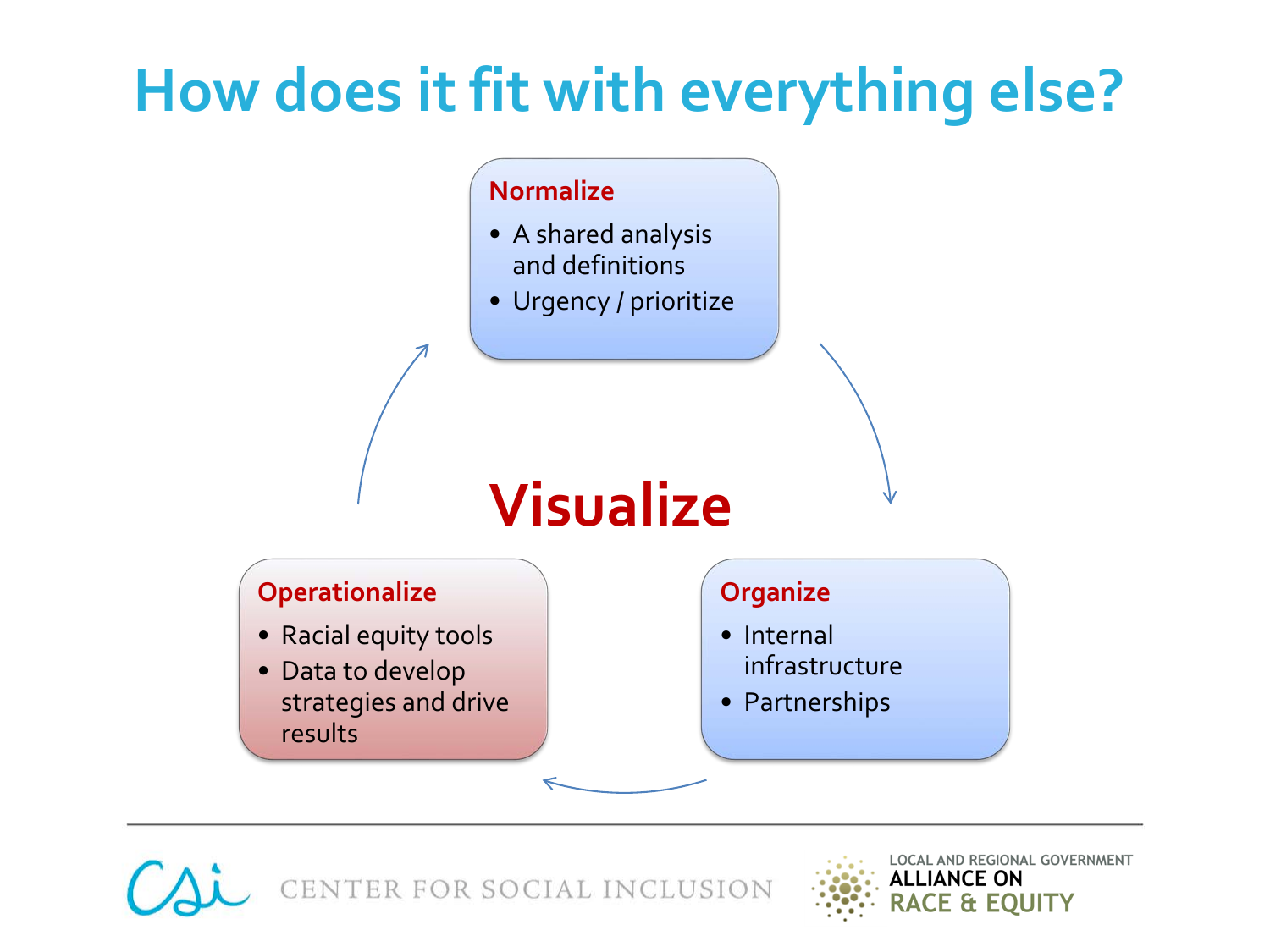# **Operationalize Turning theory to action**

## **Racial equity tools Data drives outcome**



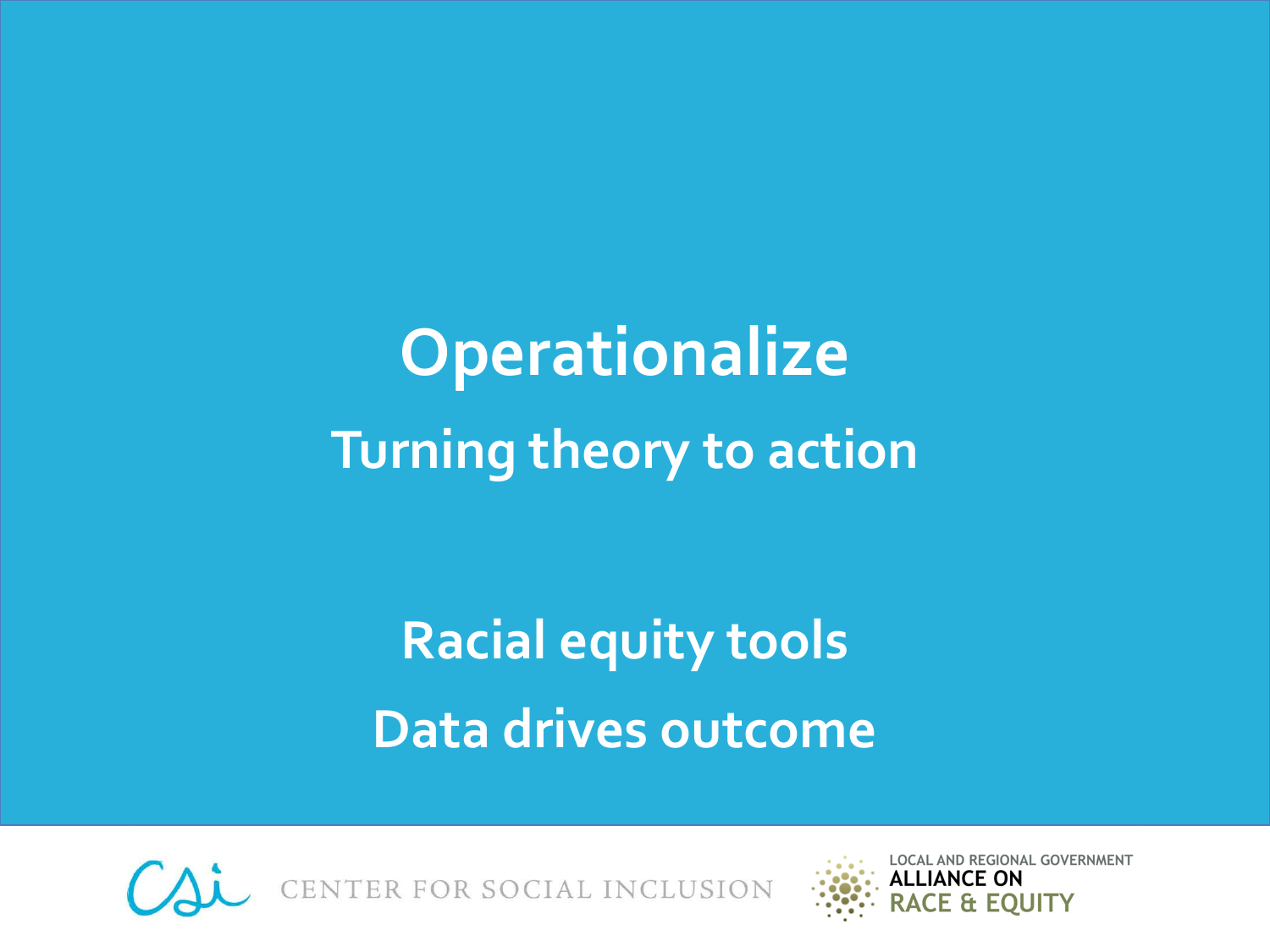## **What is a Racial Equity Tool?**

# **Process Product**

Actively inserts racial equity into decision making processes



**LOCAL AND REGIONAL GOVERNMENT ALLIANCE ON RACE & EQUITY**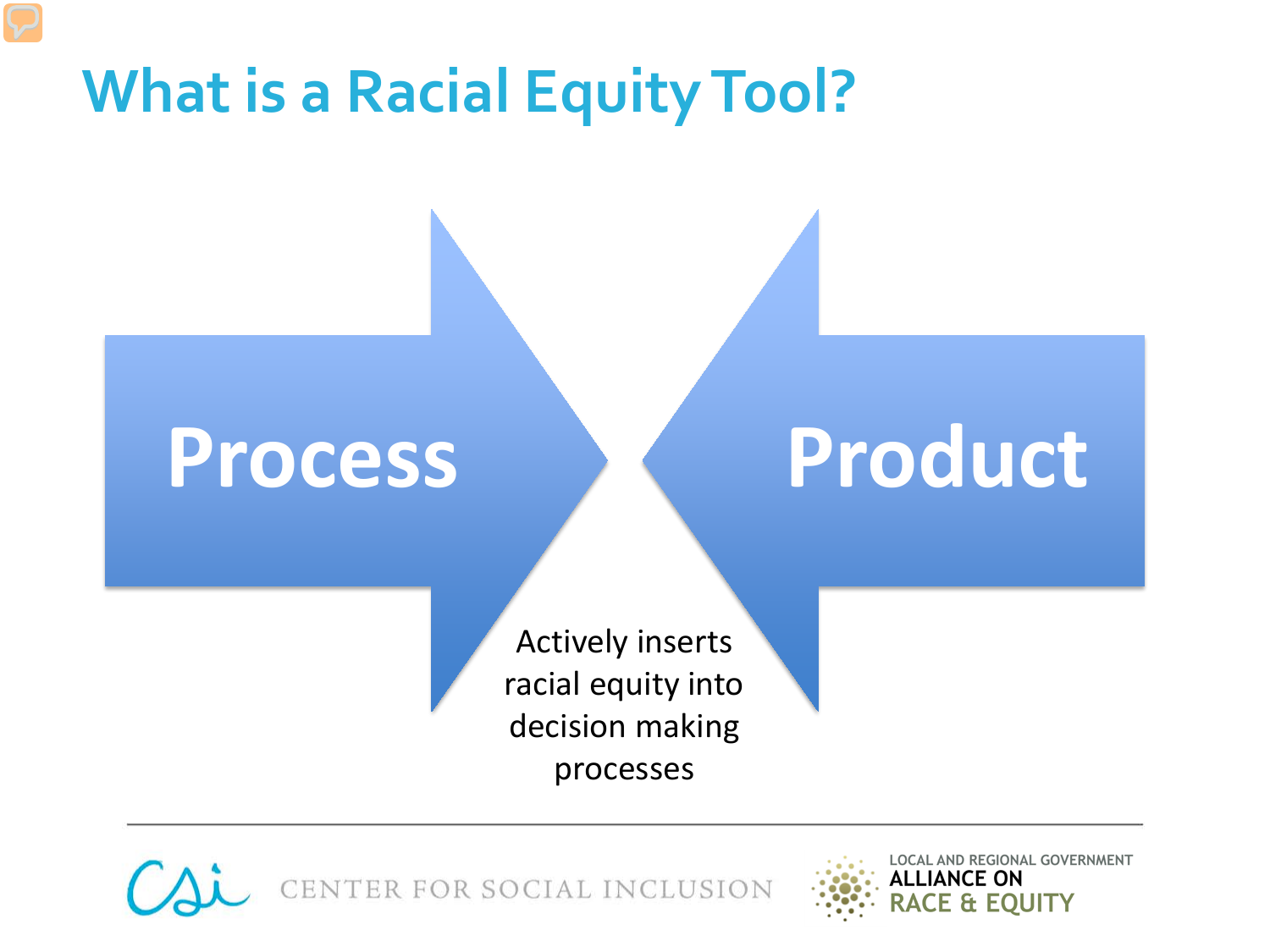



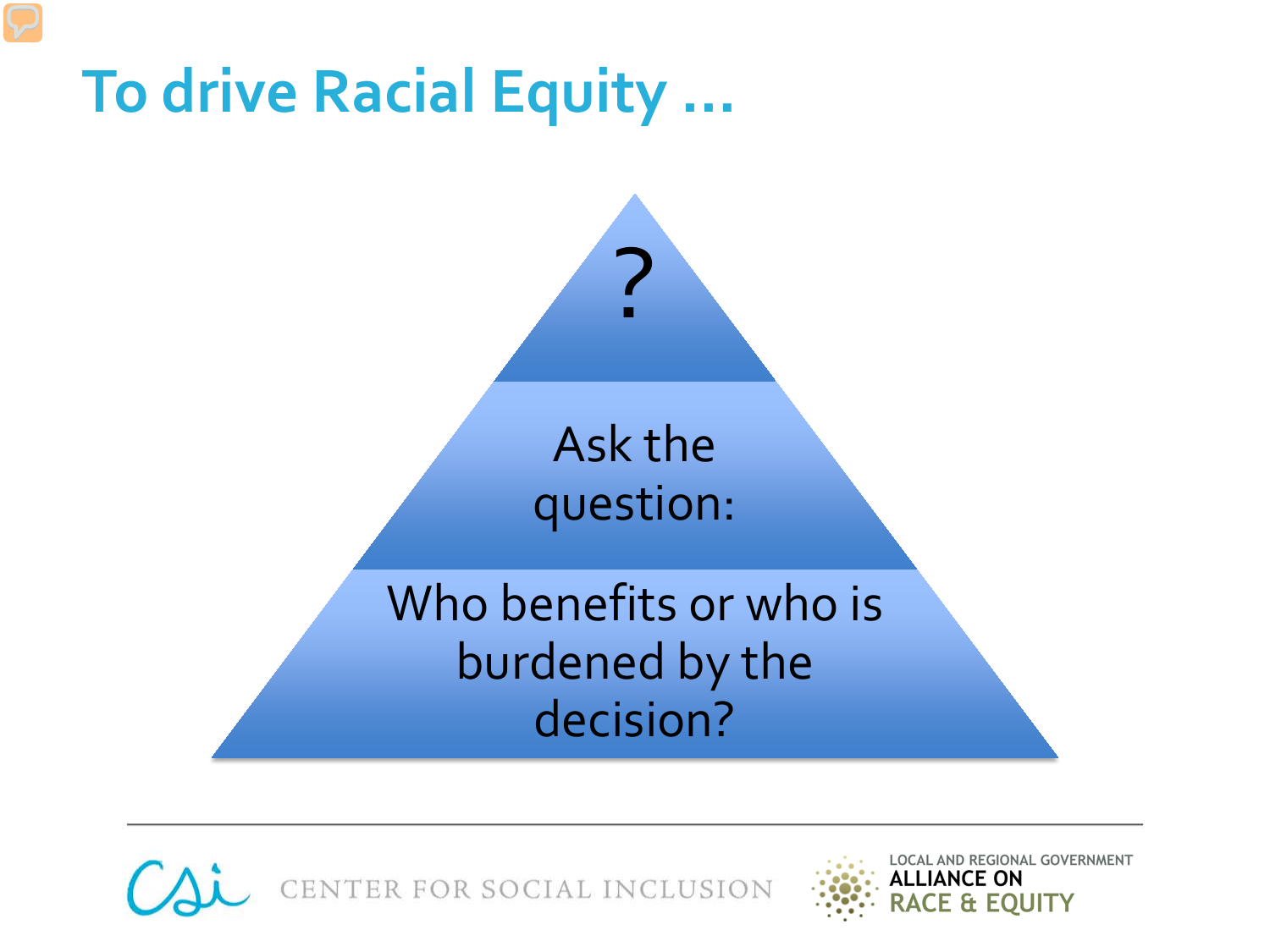## **What is a Racial Equity Tool?**





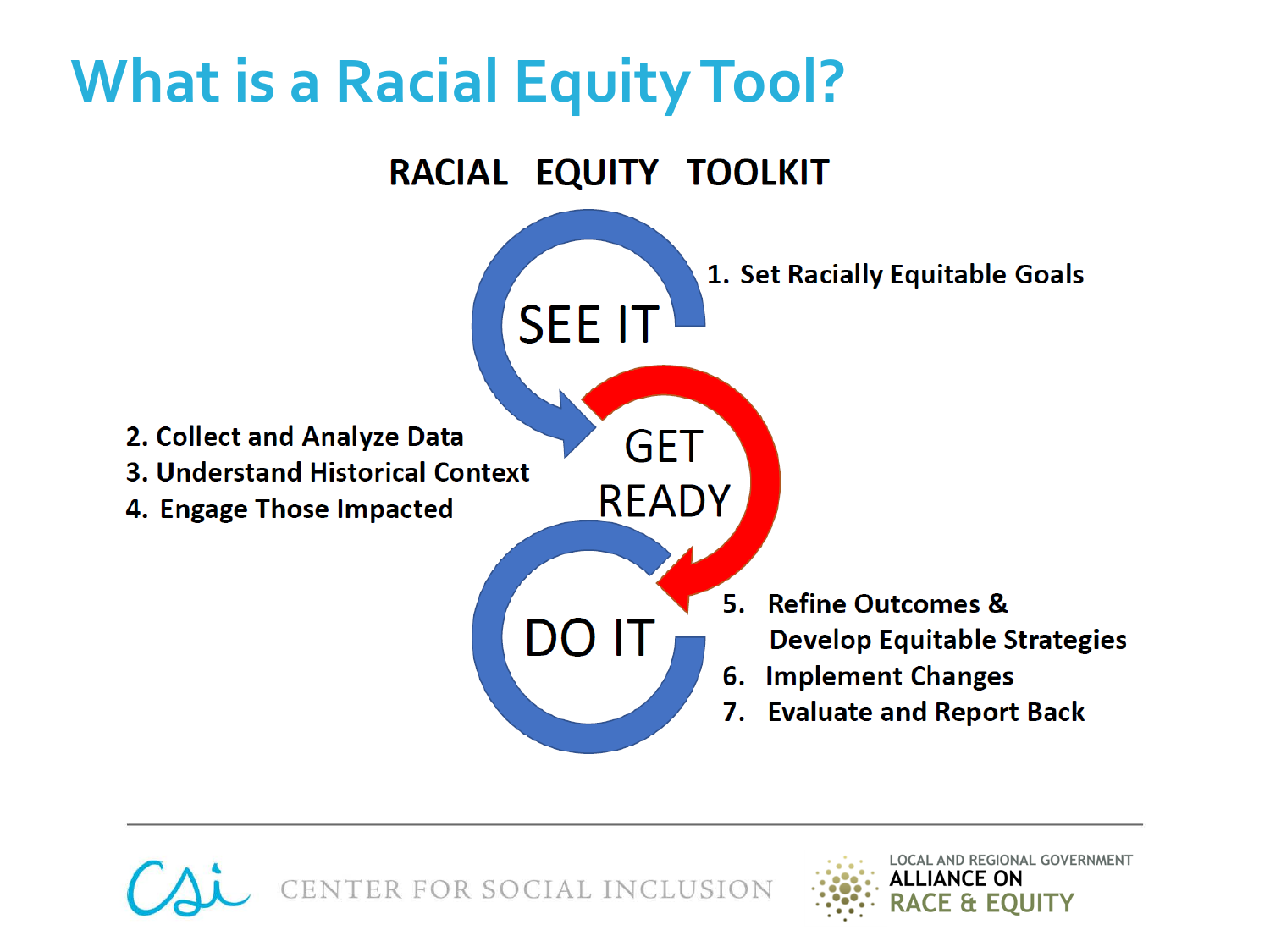## **Desired results – first draft**



What is your proposal and what are the desired results and outcomes?



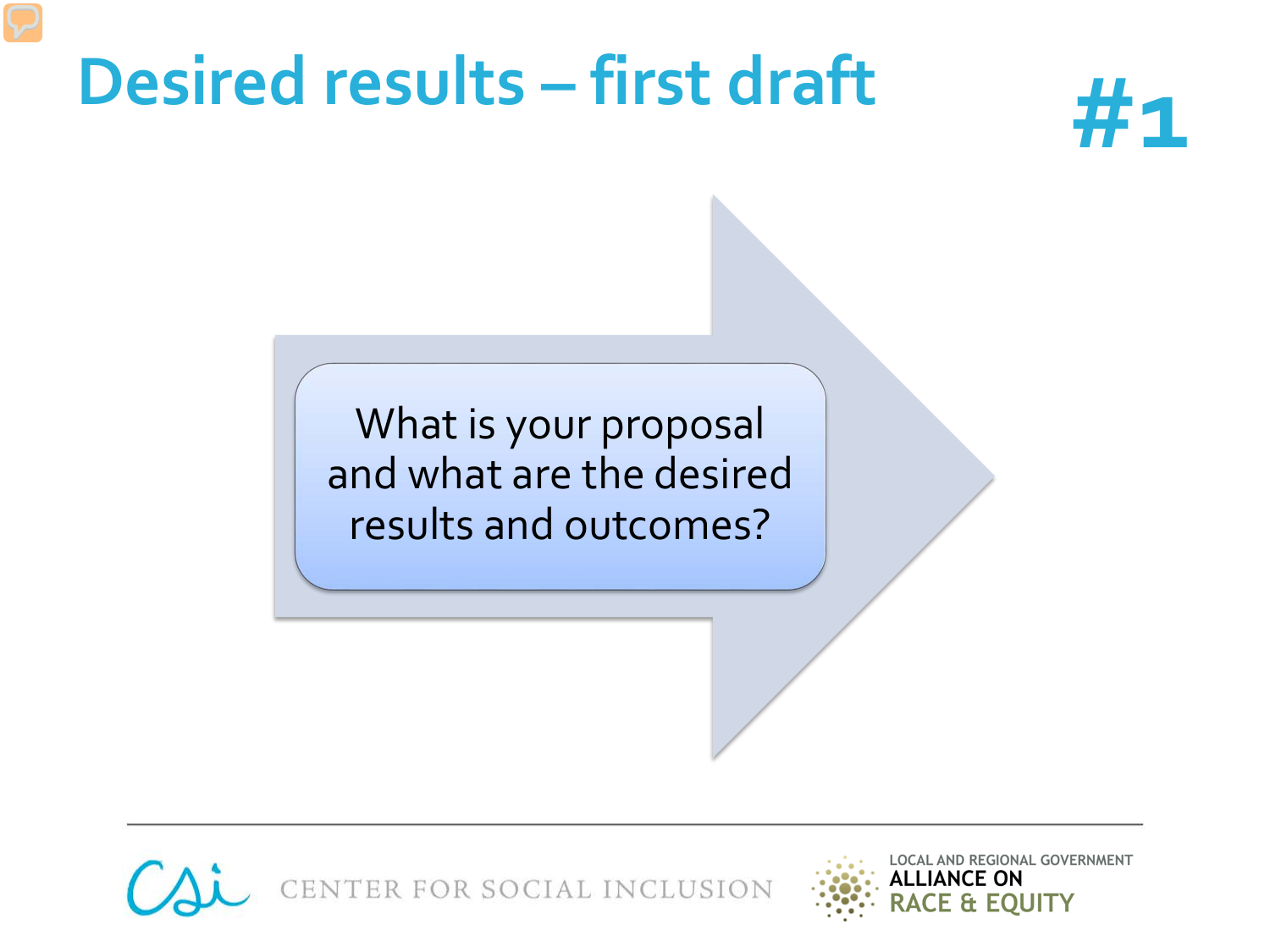



What's the community and performance data? What does the data tell us?



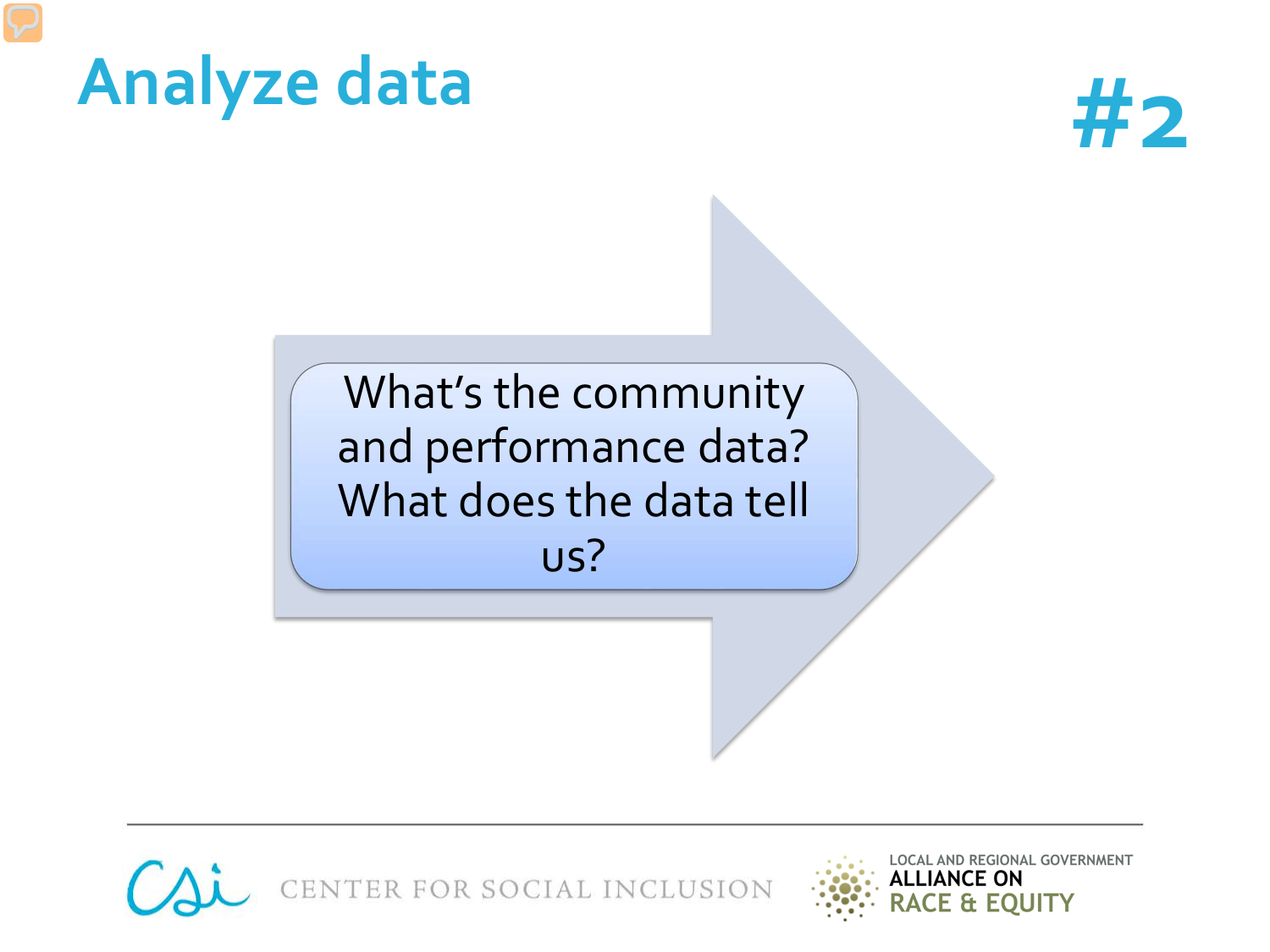## **#3 Historical context**



What past policies / programs contributed to inequities? How can they be improved?



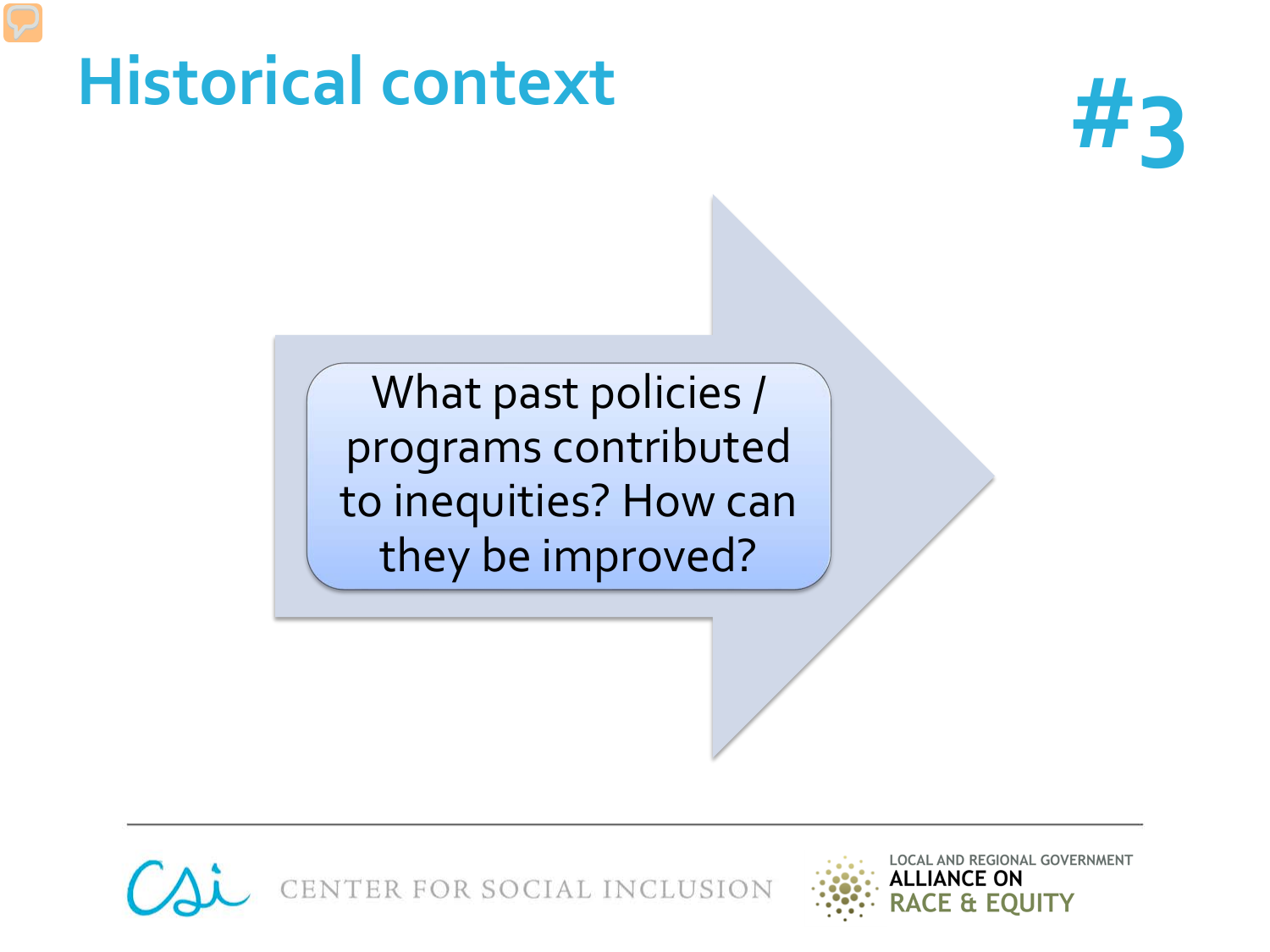## **#4 Community engagement**



How have most impacted communities been engaged? Are there opportunities to expand engagement?



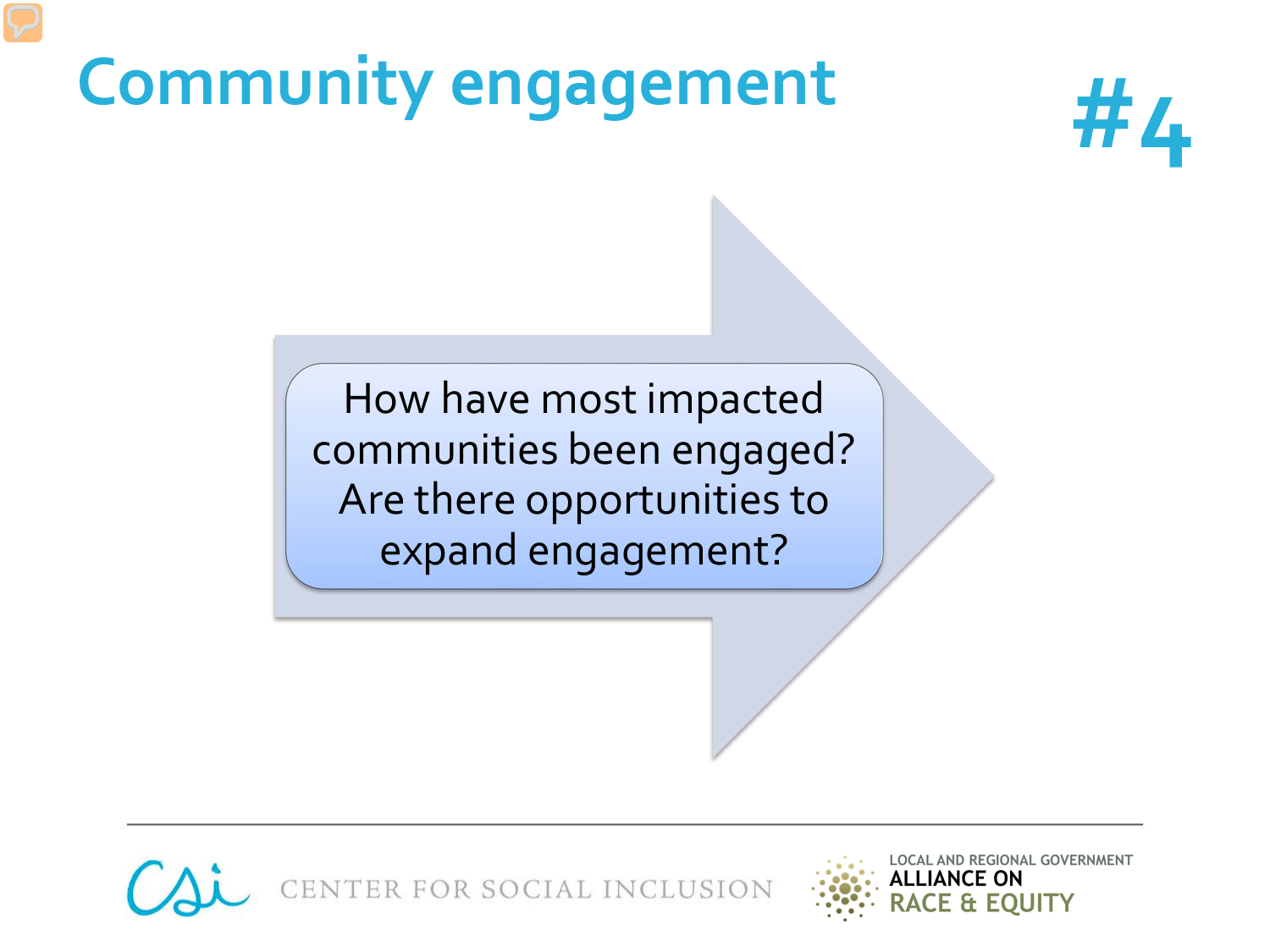# Strategies for racial equity<br>  $\#$



Who will benefit from or be burdened? How are you advancing racial equity or mitigating unintended consequences?



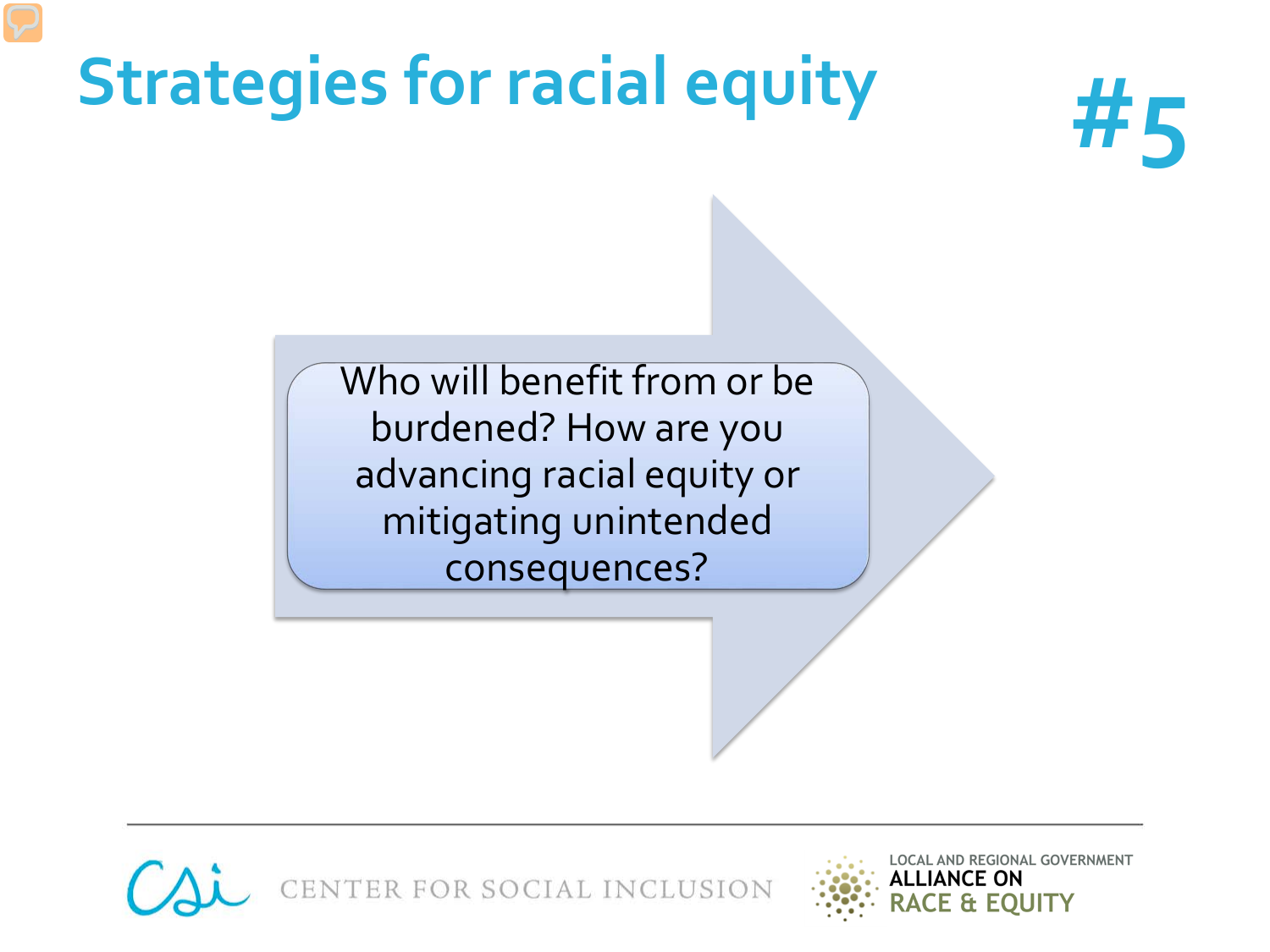# **#6 Implementation**



#### What is your plan for implementation?



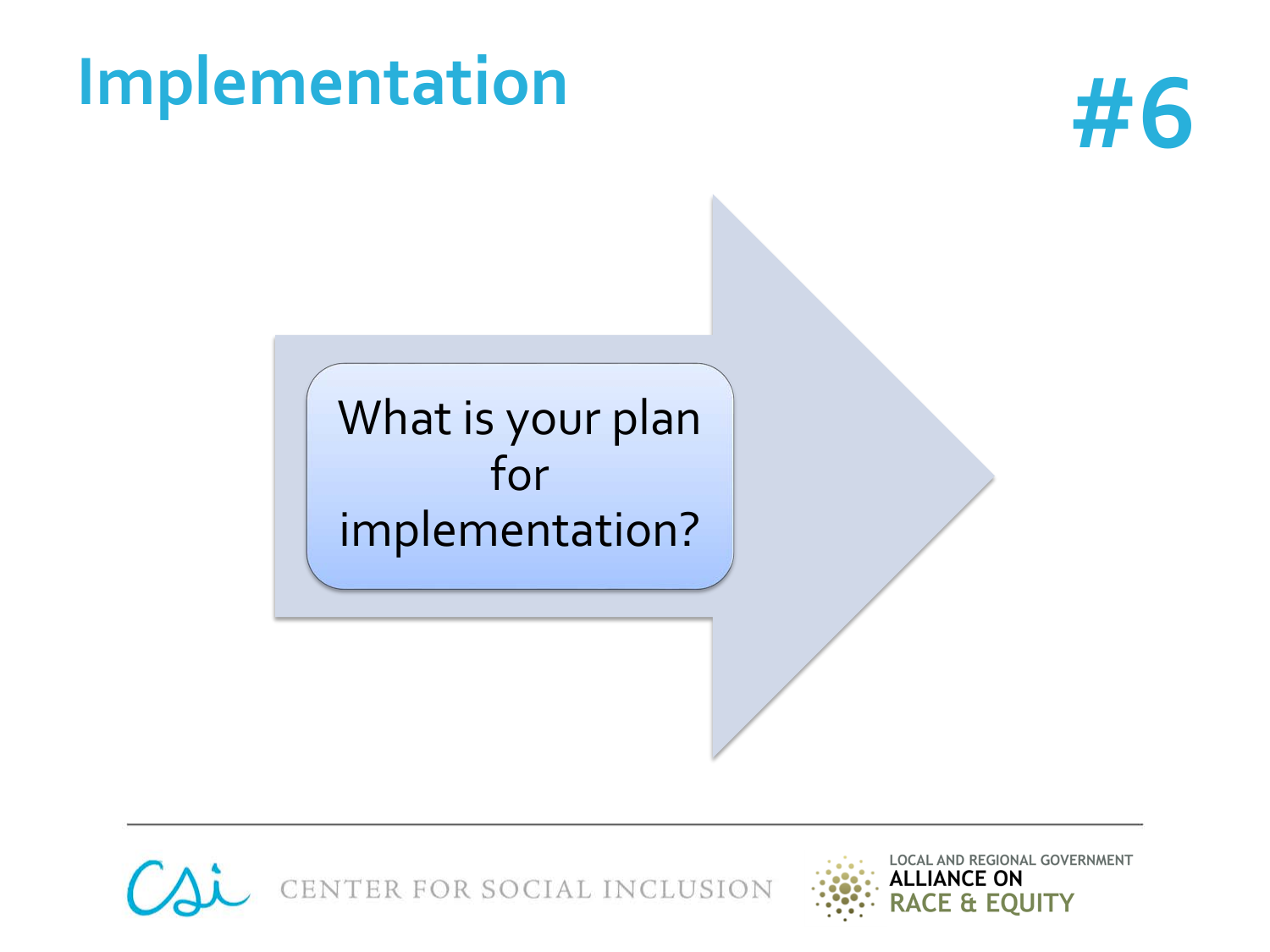## **Communication and accountability**



How will you ensure accountability, communicate, and evaluate results?



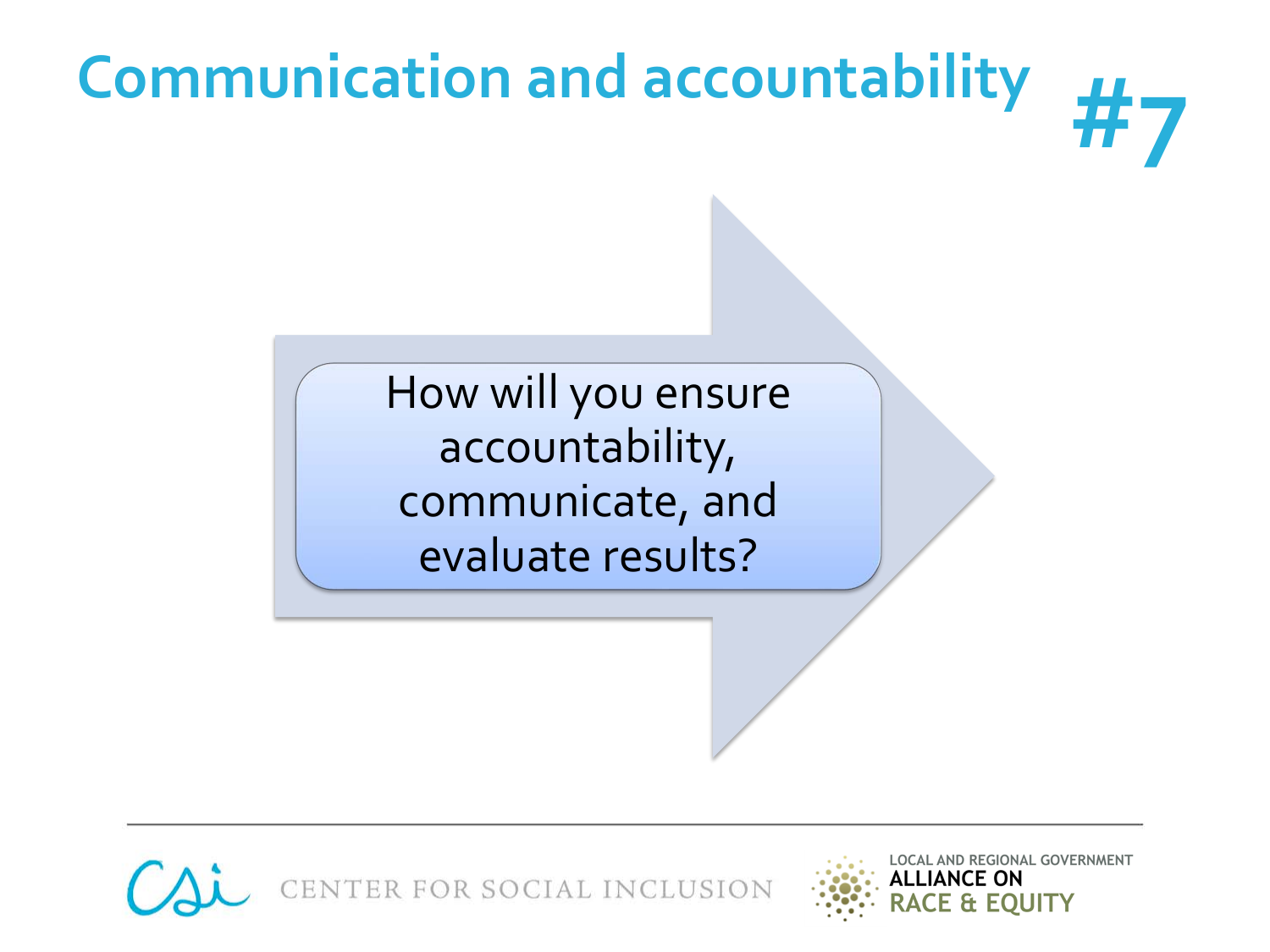## **Ask yourself "WHY?" 3-5 times**

Why are there racial disproportionalities? Why else? Why else? Why else? Why else?

Example – academic success

What are the explanations at an individual, institutional and structural level?



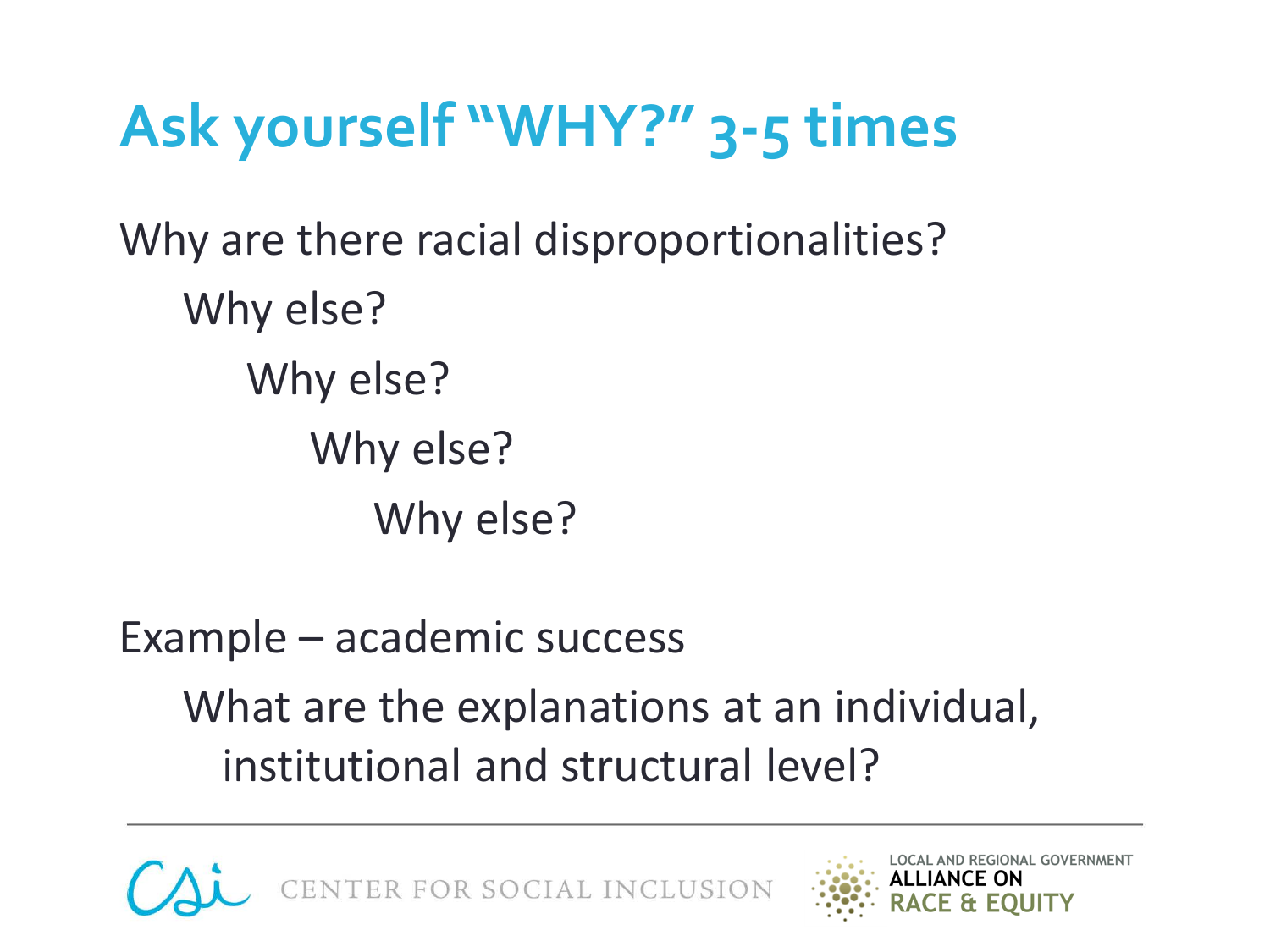## **Let's do it!**



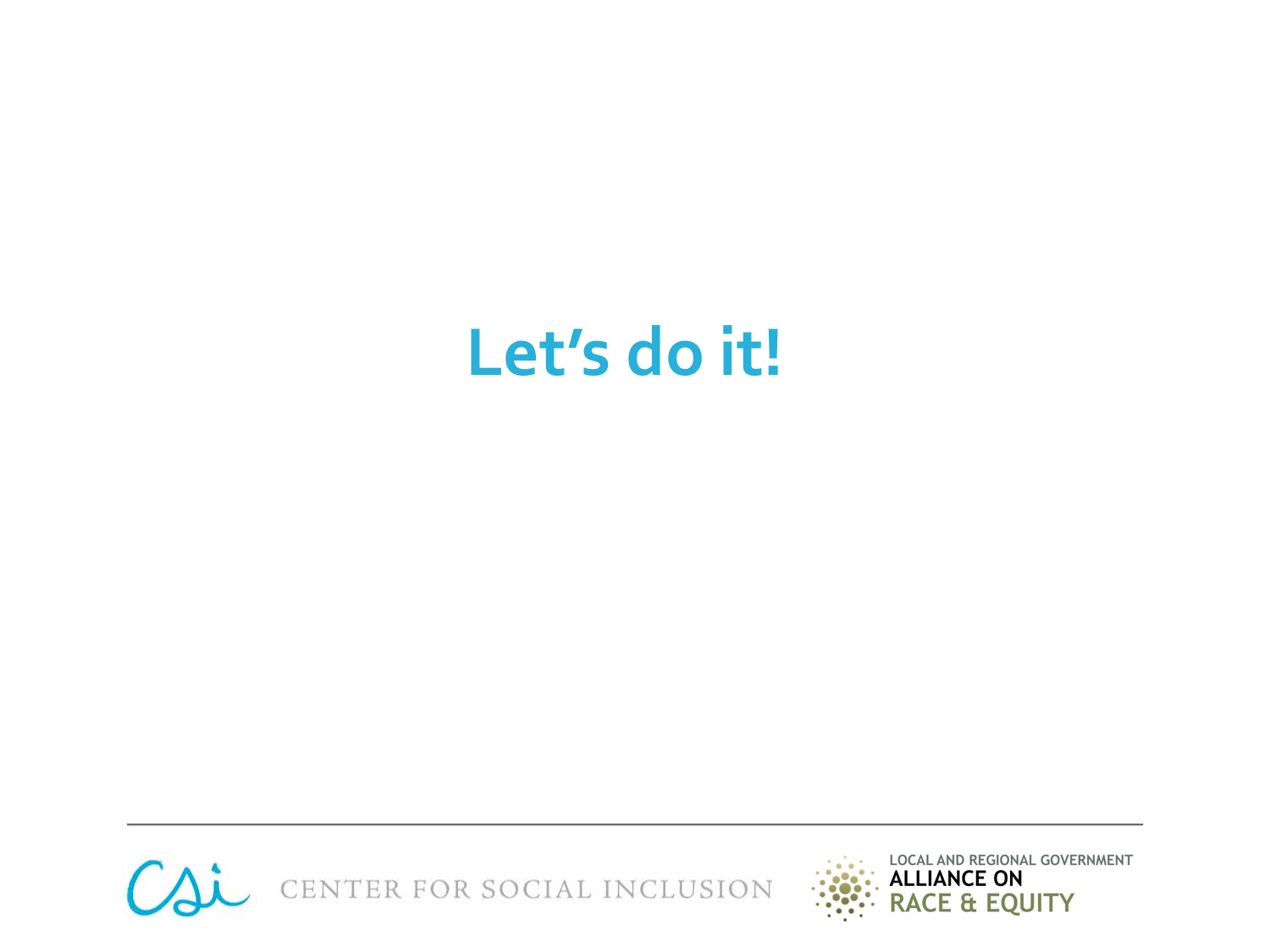## **Racial Equity Outcomes -- Examples**

- Targeted recruitment and training funds reduce racial disparities for hiring, retention, and promotion of people of color in the bureau
- goo youth / young adults of color participate in the Youth and Young Adults Program made academic progress by achieving at least one of the following GED completion or on-time graduation
- Affirmative marketing to residents of color increases the use of a City-funded program by  $X$  %

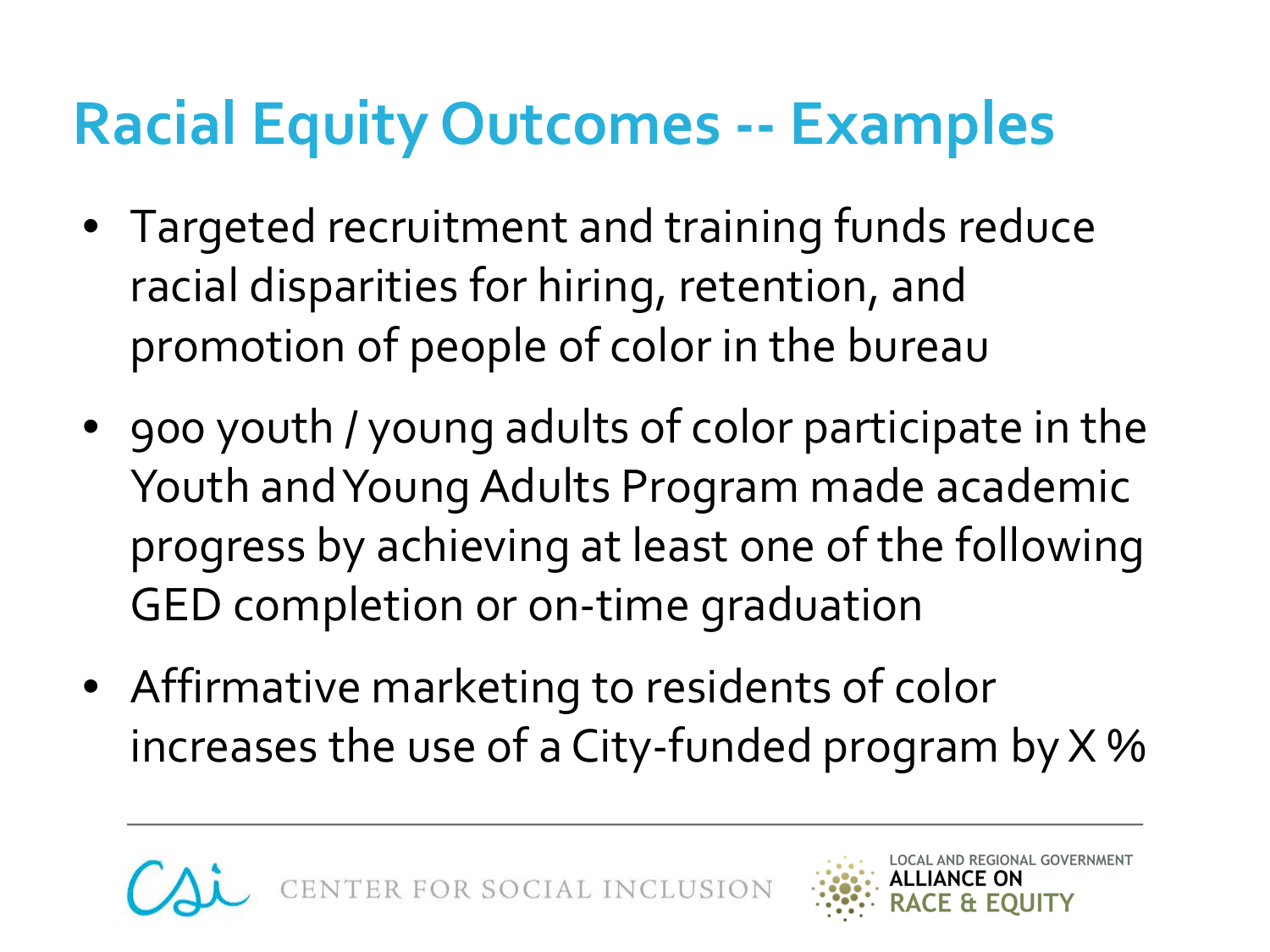

## **Internal infrastructure External partners**



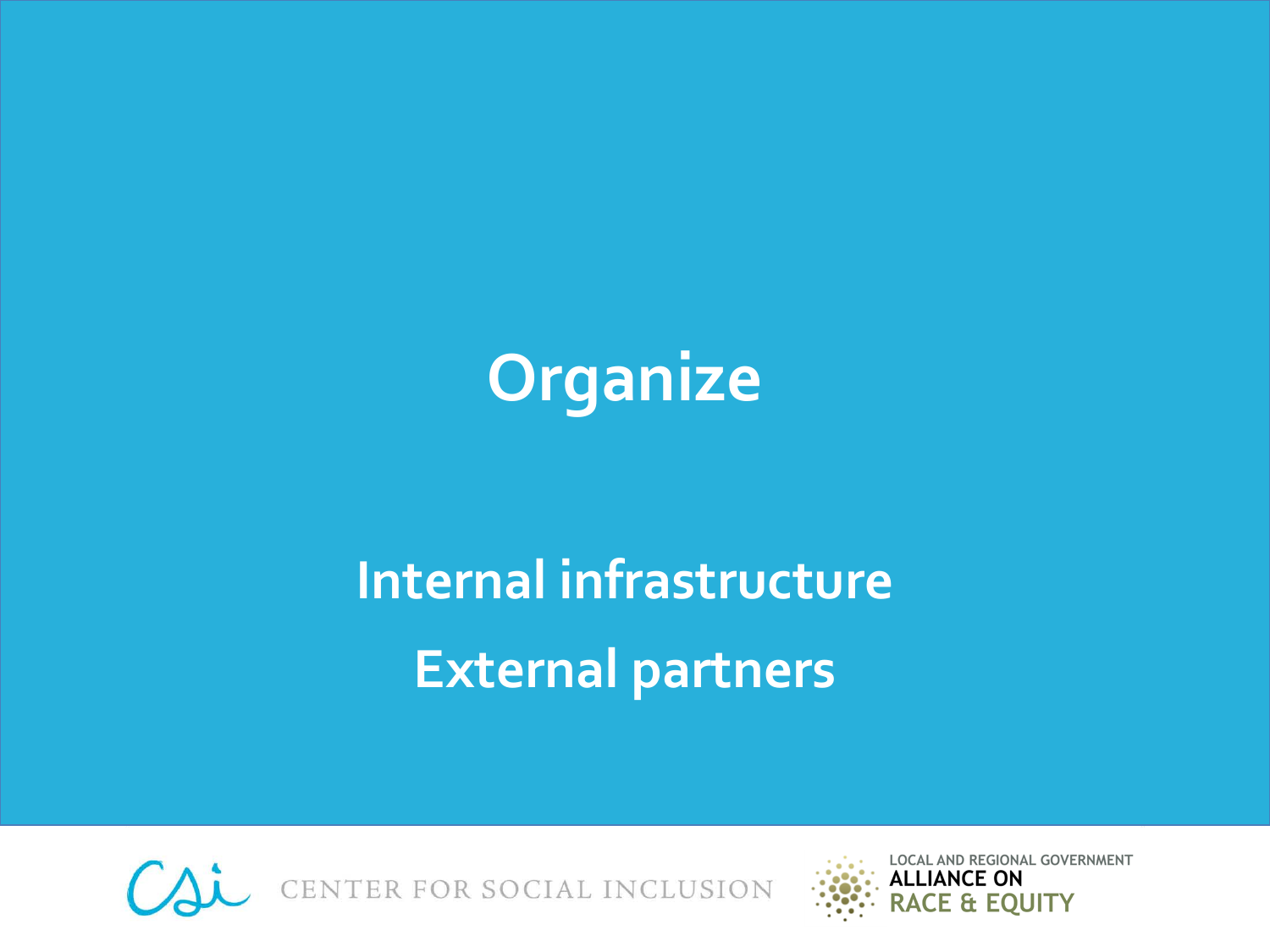## **Racial Equity Toolkit Launch -- Strategies**

#### **Test Early Actions**

build momentum with the small successes and pilots

#### **Targeting Interim Stages**

envision a set of outputs that can have broad ownership

#### **Conquering Fear of the Perfect**

build a stronger product through experimentation

#### **Prioritizing**

focus on areas – and leaders – that can be influenced



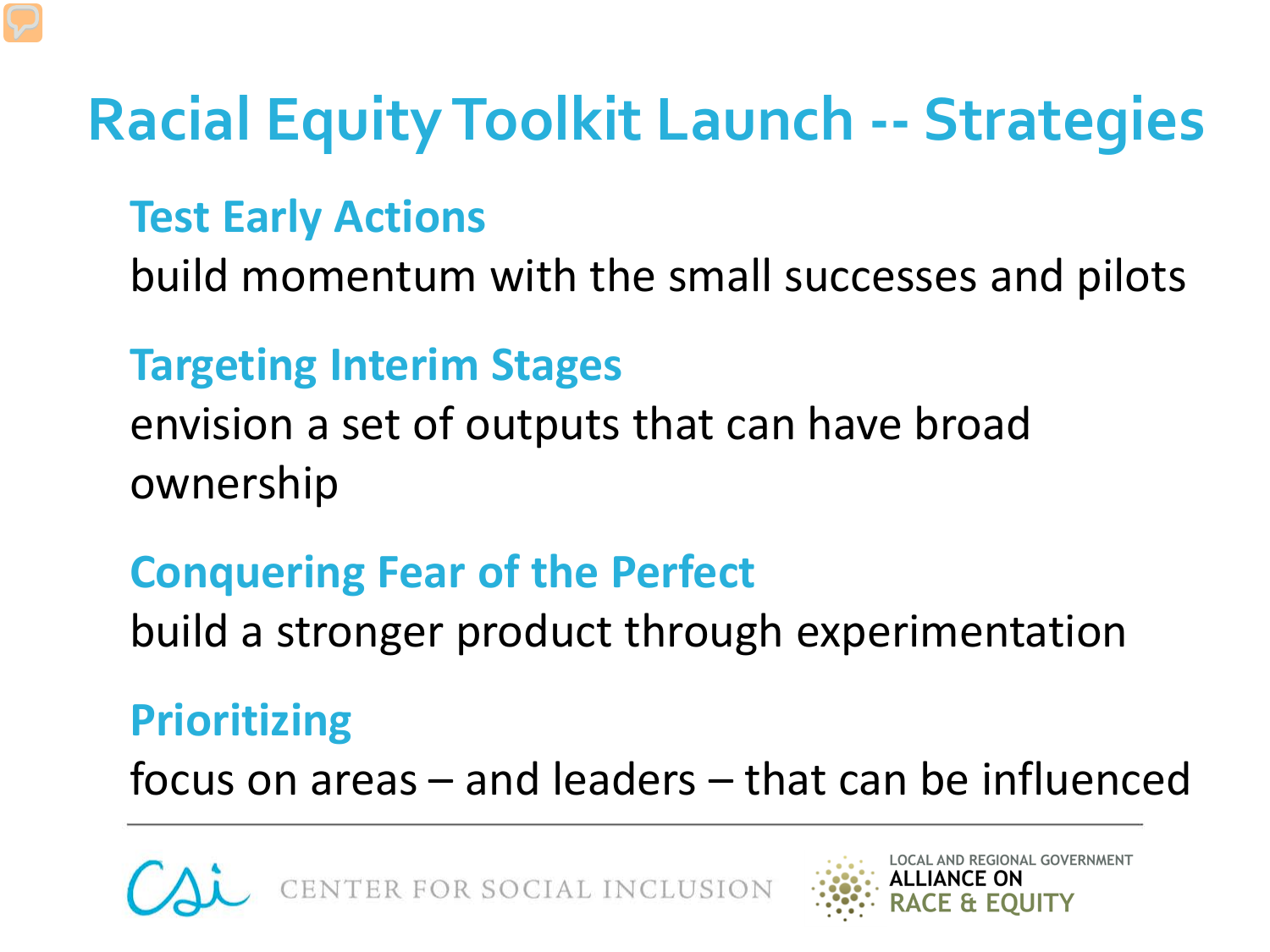## **Racial Equity Toolkit Launch -- Criteria**

#### **Will succeed**

staff have drive, capacity and problem solving skills

#### **Will have impact**

RET analysis will have real impact on decisions

#### **Is resourced**

RET decision impacts can be seen in short order

#### **Is transformational**

Creates system change rather than helping individuals within the system



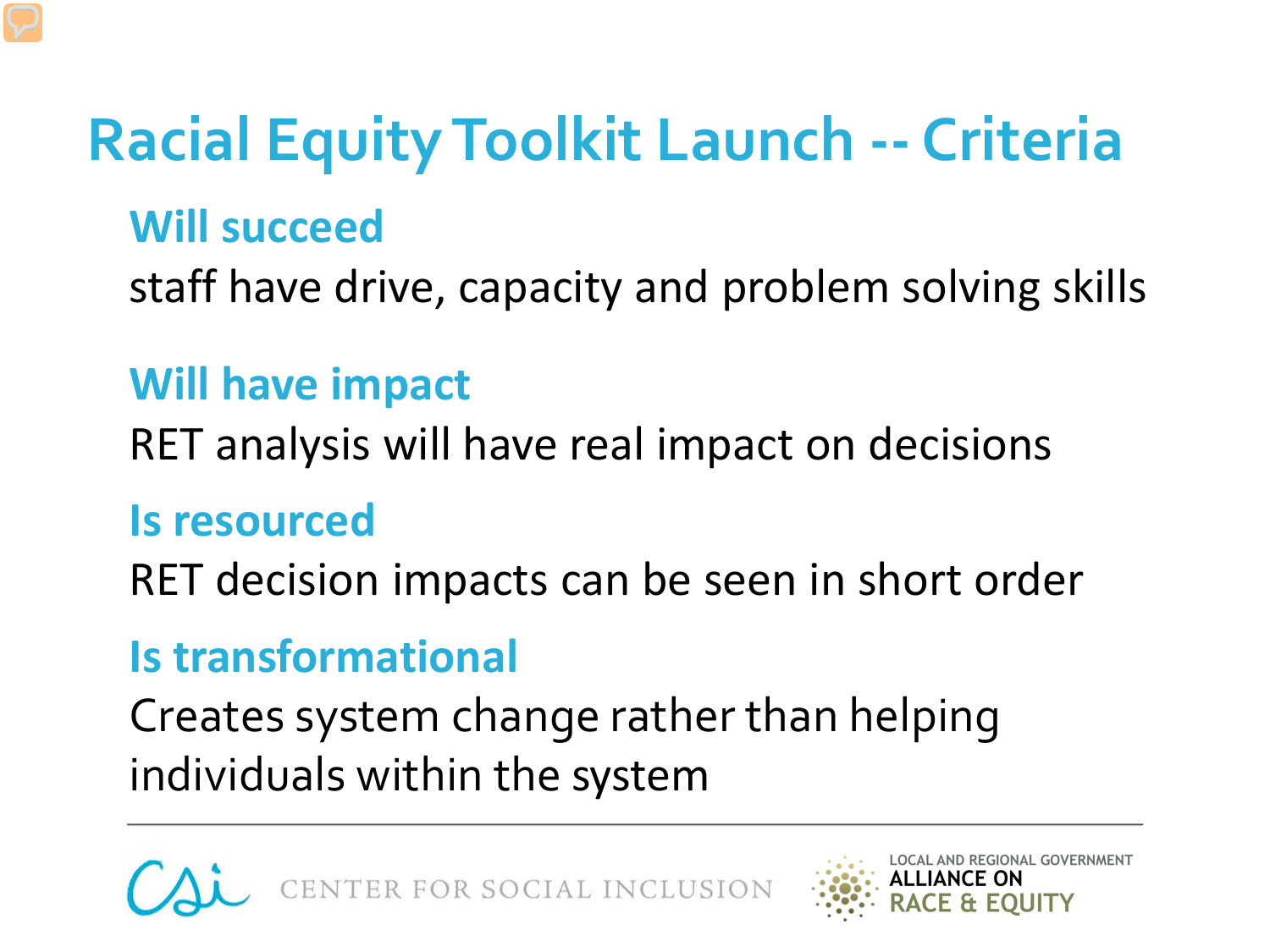## **Racial Equity Toolkit Launch -- Criteria**

**Includes community engagement/power sharing** set up to support community vision

**Benefits historically underinvested communities** reverses inequitable practices of disinvestment / acknowledges community power

#### **Prioritizes racial equity**

focused on improving equitable outcomes rather than equal distribution of resources



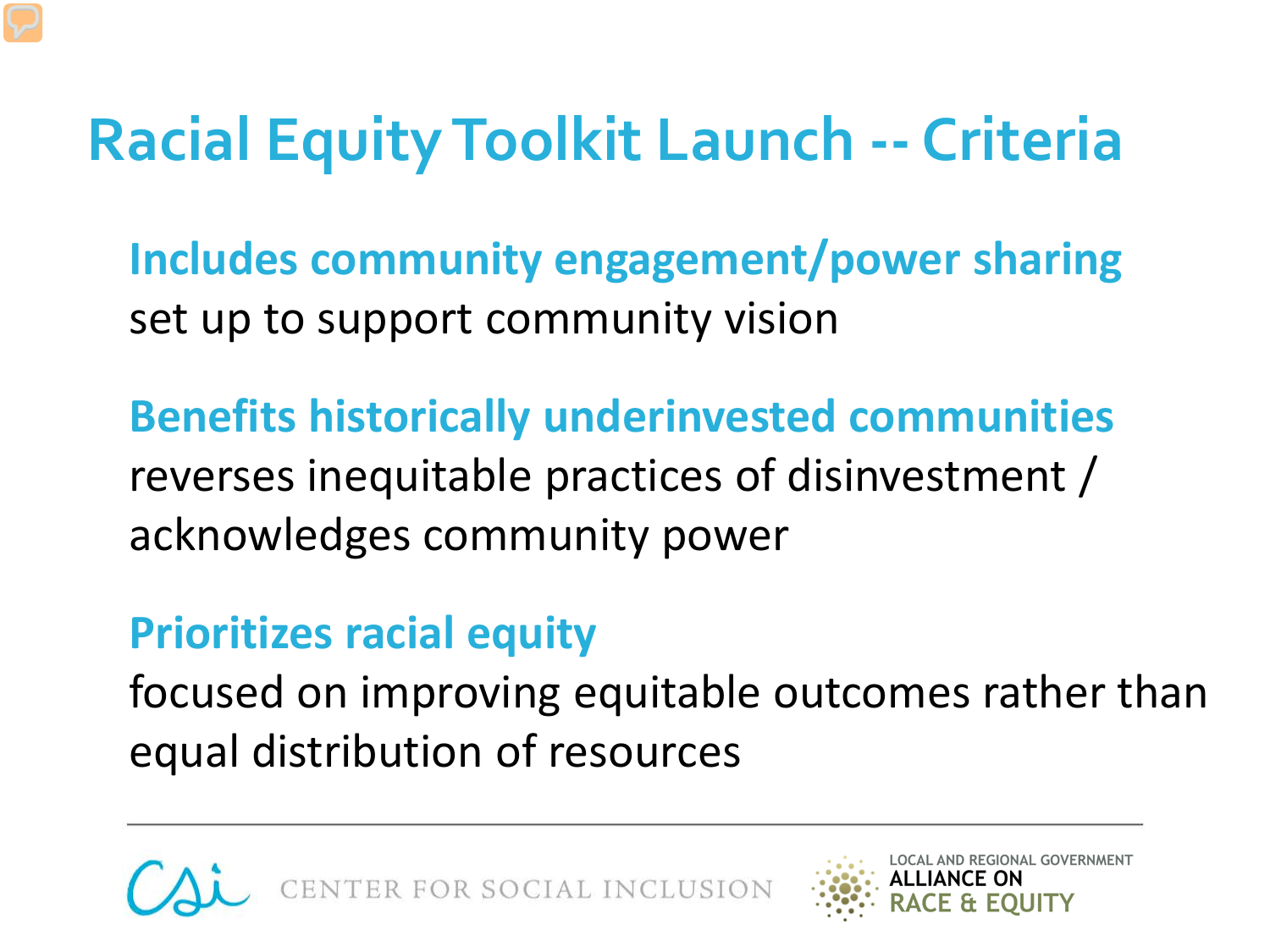# **Changing minds**

- Most importantly, the best way to change attitudes is to change behavior.
- Attitudinal change tends to follow behavior change.
- Requires both short and long-term approaches.



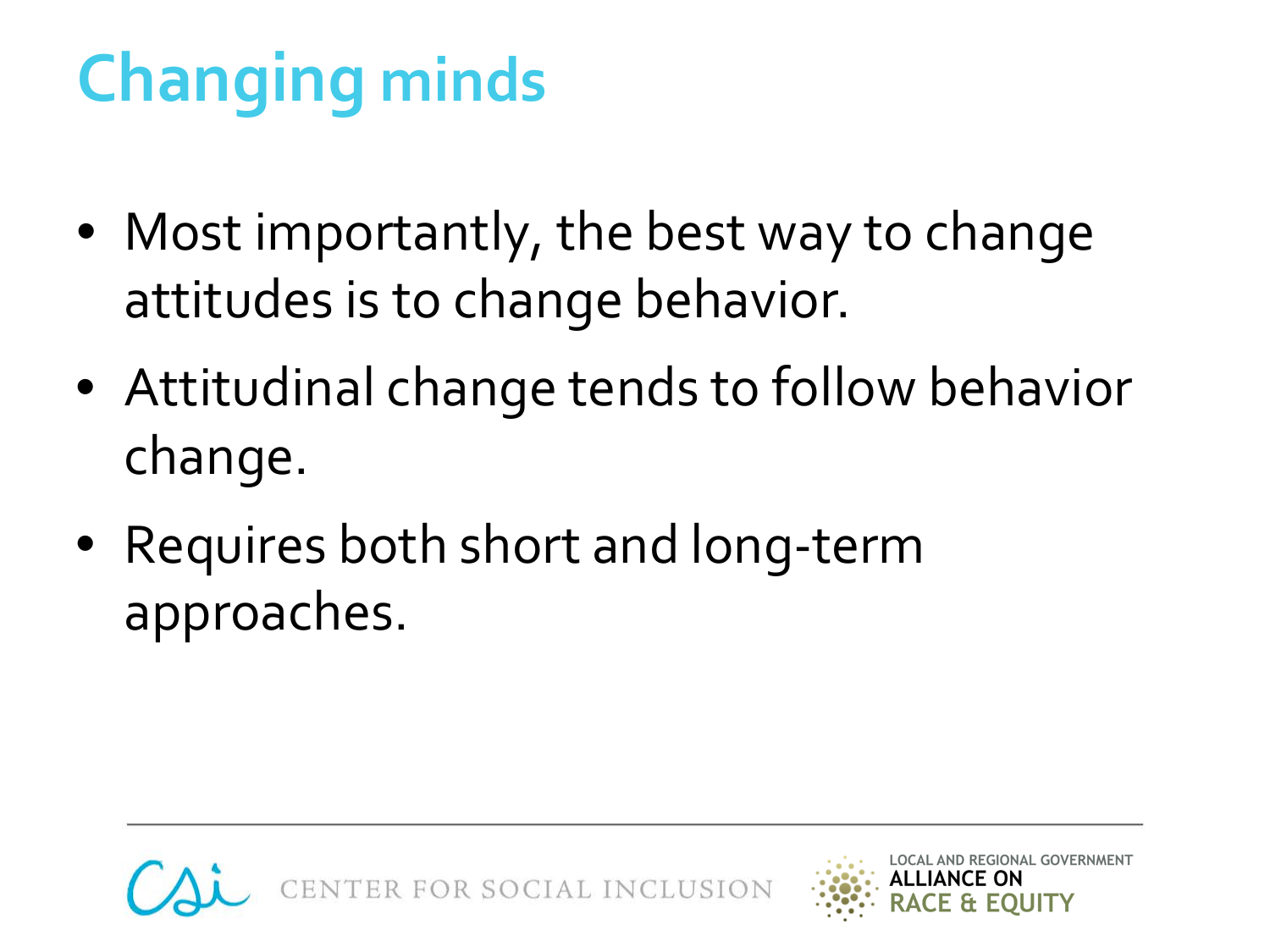## How Do I Use It?

Select a "proposal" to analyze

Form a project team

Follow worksheet using manual

> Report back and implement changes

Reflect and Repeat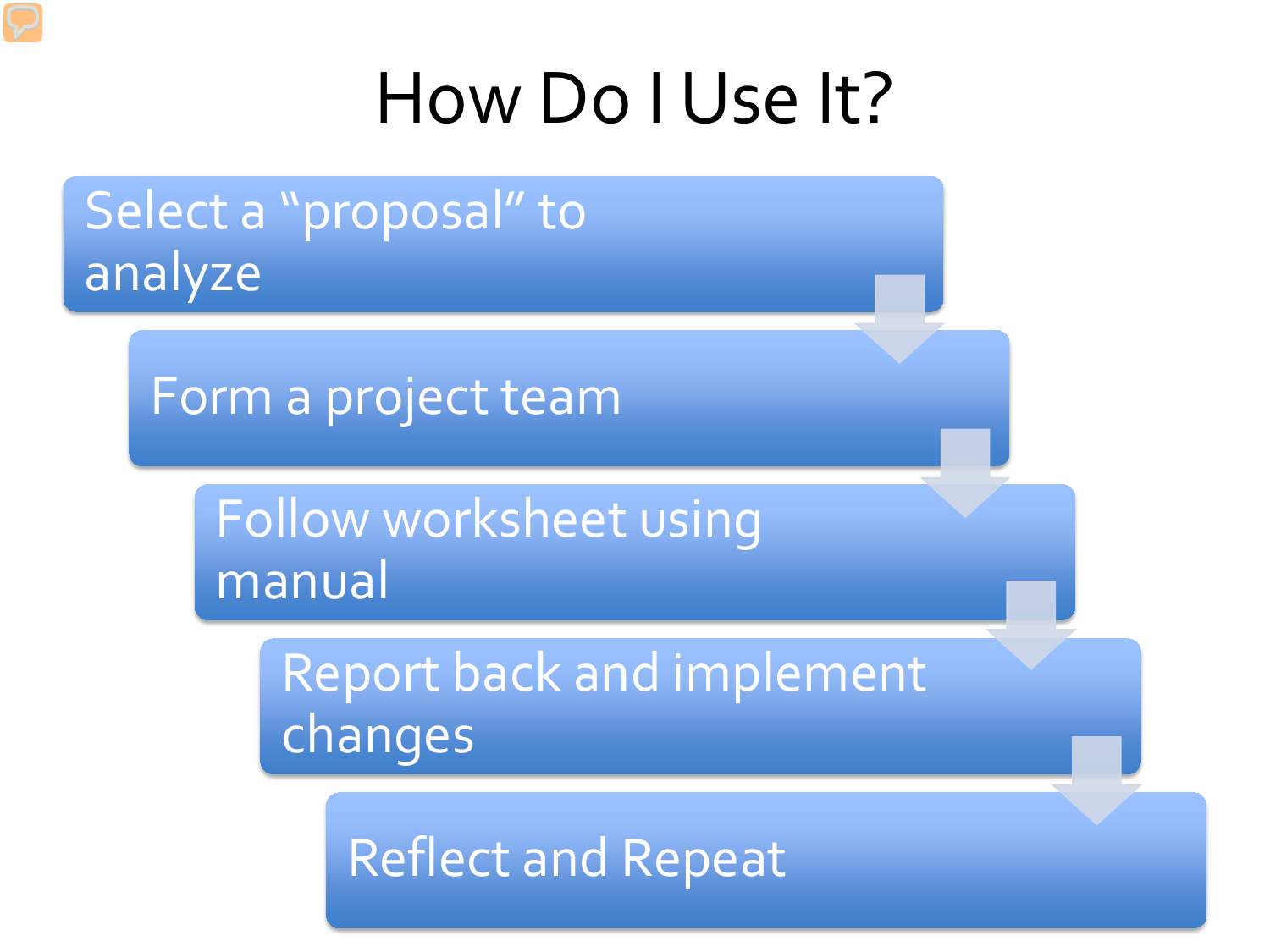## What Resources Are There?